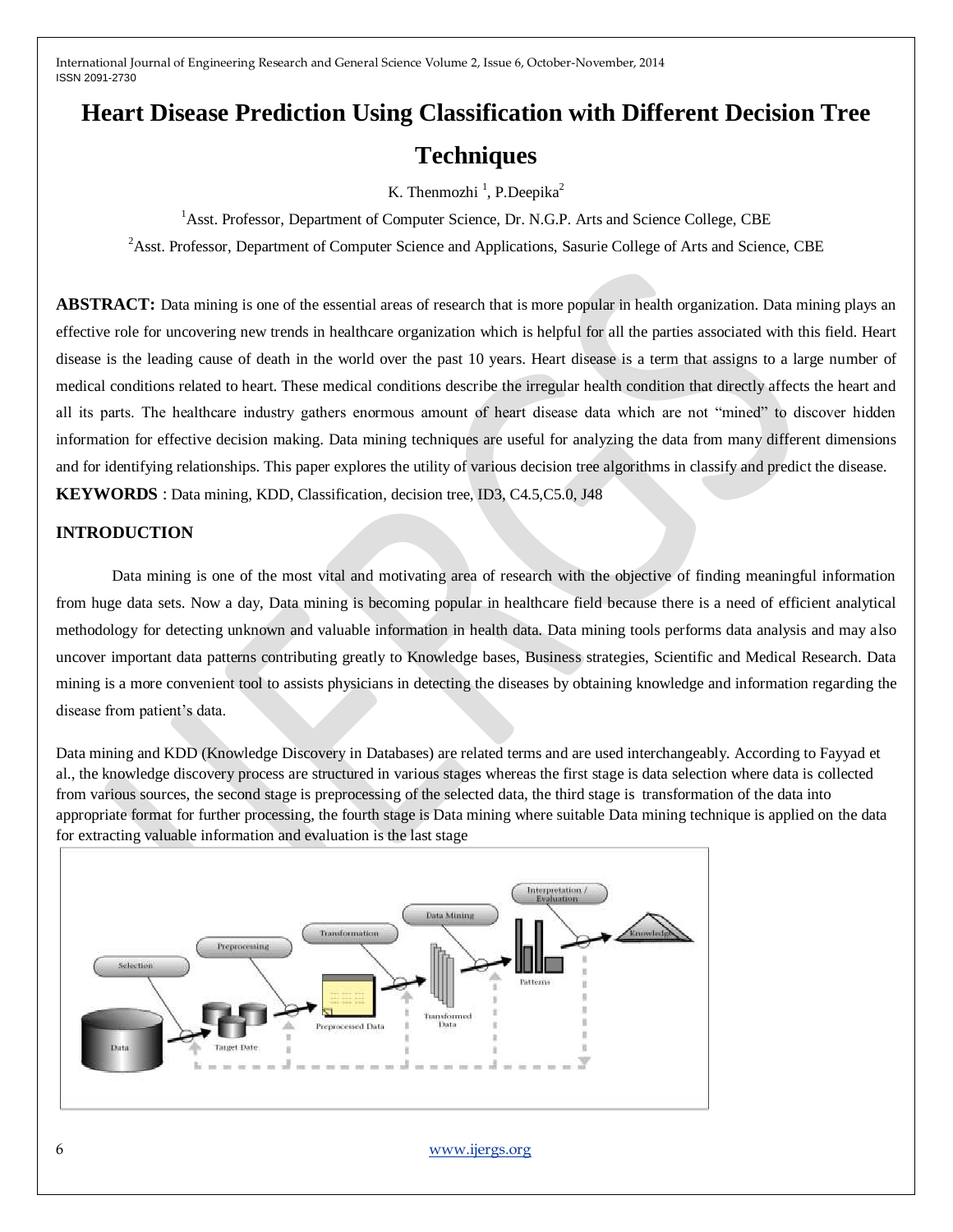## **CLASSIFICATION**

Classification is a process that is used to find a model that describes and differentiate data classes or concepts, for the purpose of using the model to predict the class of objects whose class label is unknown.

# **TOOLS FOR CLASSIFICATION**

Some of the major tools used for constructing a classification model include Decision tree, Artificial Neural Network and Bayesian Classifier.

## **DECISION TREE**

Berry and Linoff defined decision tree as "a structure that can be used to divide up a large collection of records into successive smaller sets of records by applying a sequence of simple decision rules. With each successive division, the members of the resulting sets become more and more similar to one another."

Decision tree is similar to the flowchart in which every non-leaf nodes denotes a test on a particular attribute and every branch denotes an outcome of that test and every leaf node have a class label. The node at the top most labels in the tree is called root node. Using Decision Tree, decision makers can choose best alternative and traversal from root to leaf indicates unique class separation based on maximum information gain[4].

Decision trees are produced by algorithms that are used to identify various ways of splitting a data set into segments. These segments form an inverted decision tree. That decision tree originates with a root node at the top of the tree

#### **ID3**

ID3 the word stands for Iterative Dichotomiser 3. ID3 is one of the decision tree model that builds a decision tree from a fixed set of training instances. The resulting tree is used to classify the future samples.

# **C4.5**

C4.5 is the latest version of ID3 induction algorithm. It is an extension of ID3 algotithm. This builds a decision tree like the ID3. It builds a decision tree from training dataset using Information Entropy concept. So that C4.5 is often called as Statistical Classifier. This C4.5 is a widely used free data mining tool.

#### **C5.0**

This model is an extension of C4.5 decision tree algorithm. Both C4.5 and C5.0 can produce classifiers expressed as either decision tree or rulesets. In many applications, ruleset are preferred because they are simpler and easier to understand. The major differences are tree sizes and computation time. C5.0 is used to produce smaller trees and very fast than C4.5.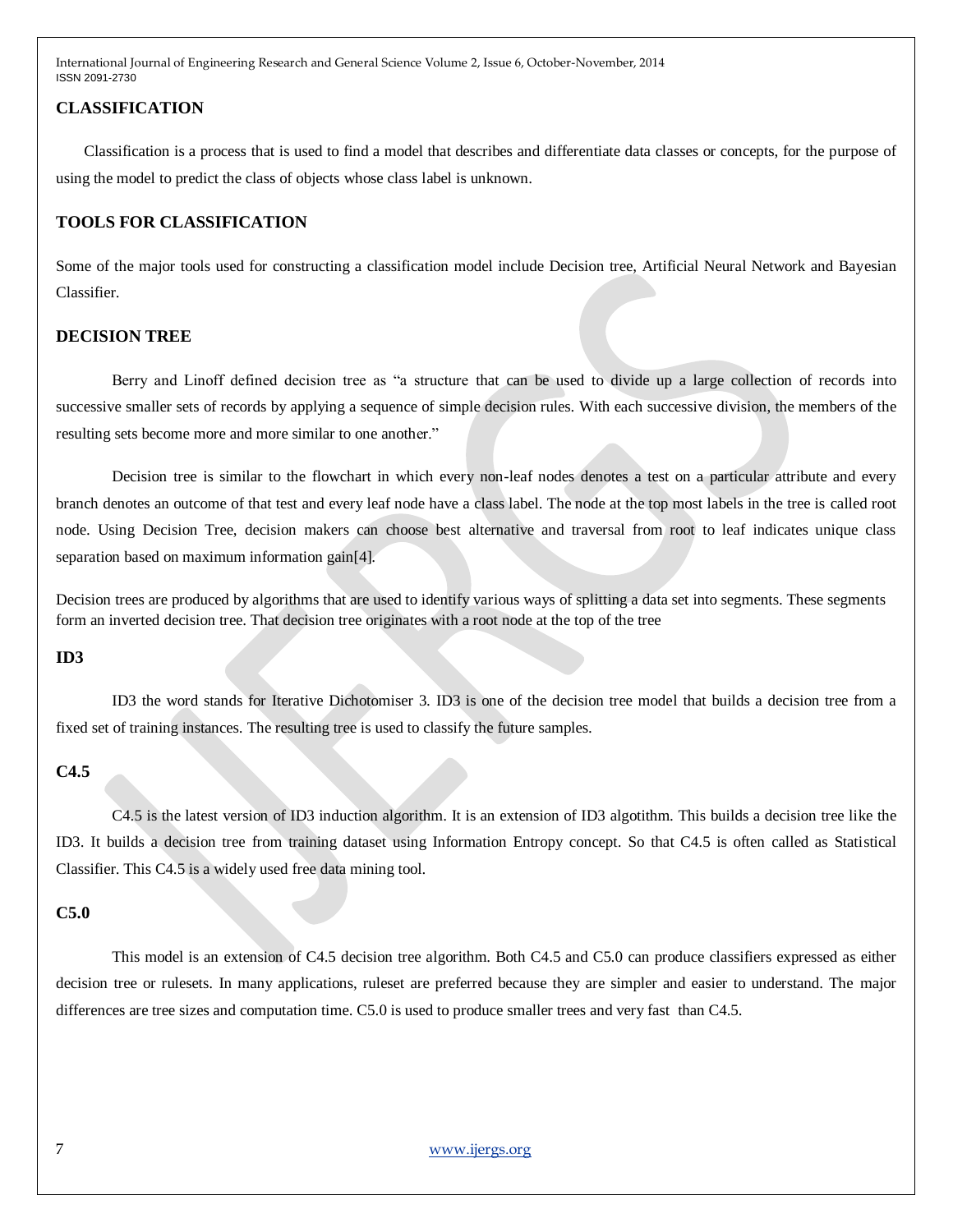#### **J48**

J48 decision tree is the implementation of ID3 algorithm developed by WEKA project team. J48 is a simple C4.5 decision tree for classification. With this technique, a tree is constructed to model the classification process. Once the tree is build, it is applied to each tuple in the database and the result in the classification for that tuple.

# **DECISION TREE TYPES**

There are many types of Decision trees. The Difference between them is mathematical model that is used to select the splitting attribute in extracting the Decision tree rules. Three most commonly used research tests types: 1) Information Gain, 2) Gini index and 3) Gain ratio Decision Trees.

# **INFORMATION GAIN**

The entropy word stands for the meaning of information gain. This approach selects the splitting attribute that minimizes the value of entropy, thus maximizing the information gain. To identify the splitting attribute of decision tree, one must calculate the information gain for each and every attribute. Then they select the attribute that maximizes the Information Gain. It is the difference between the original information and the amount of information needed.

#### **GINI INDEX**

The Gini Index is used to measure the impurity of data. The Gini index is calculated for every attribute that is available in the dataset

### **GAIN RATIO**

To reduce the effect of the bias resulting from the use of Information Gain, a variant known as Gain Ratio. The information Gain measure is biased toward test with many outcomes. That means, it prefers to select the attributes having a large number of values. Gain Ratio adjusts the Information Gain for each attribute to allow for the breadth and uniformity of the attribute values. Gain Ratio = Information Gain / Split Information

Where the split information is a value based on the column sums of the frequency table.

### **PRUNING**

After extracting the decision tree rules, reduced error pruning is pruning the extracted decision rules. Reduced error pruning is one of the efficient and fastest pruning methods and it is used to produce both accurate and small decision rules. Applying reduced error pruning provides more compact decision rules and reduces the number of extracted rules.

# **PERFORMANCE EVALUATION**

To evaluate the performance of each combination the sensitivity, specificity and accuracy were calculated. To measure the stability of performance the data is divided into training and testing data with 10-fold cross validation.

Sensitivity = True Positive/ Positive

Specificity = True Negative/ Negative

 $Accuracy = (True Positive + True Negative) / (Positive + Negative)$ 

# **FOCUS ON THE SURVEY:**

Atul Kumar Pandey et al. proposed a Novel frequent feature selection method for heart disease prediction[7]. The Novel feature selection method algorithm which is the Attribute Selected Classifier method including CFS subset evaluator and Best First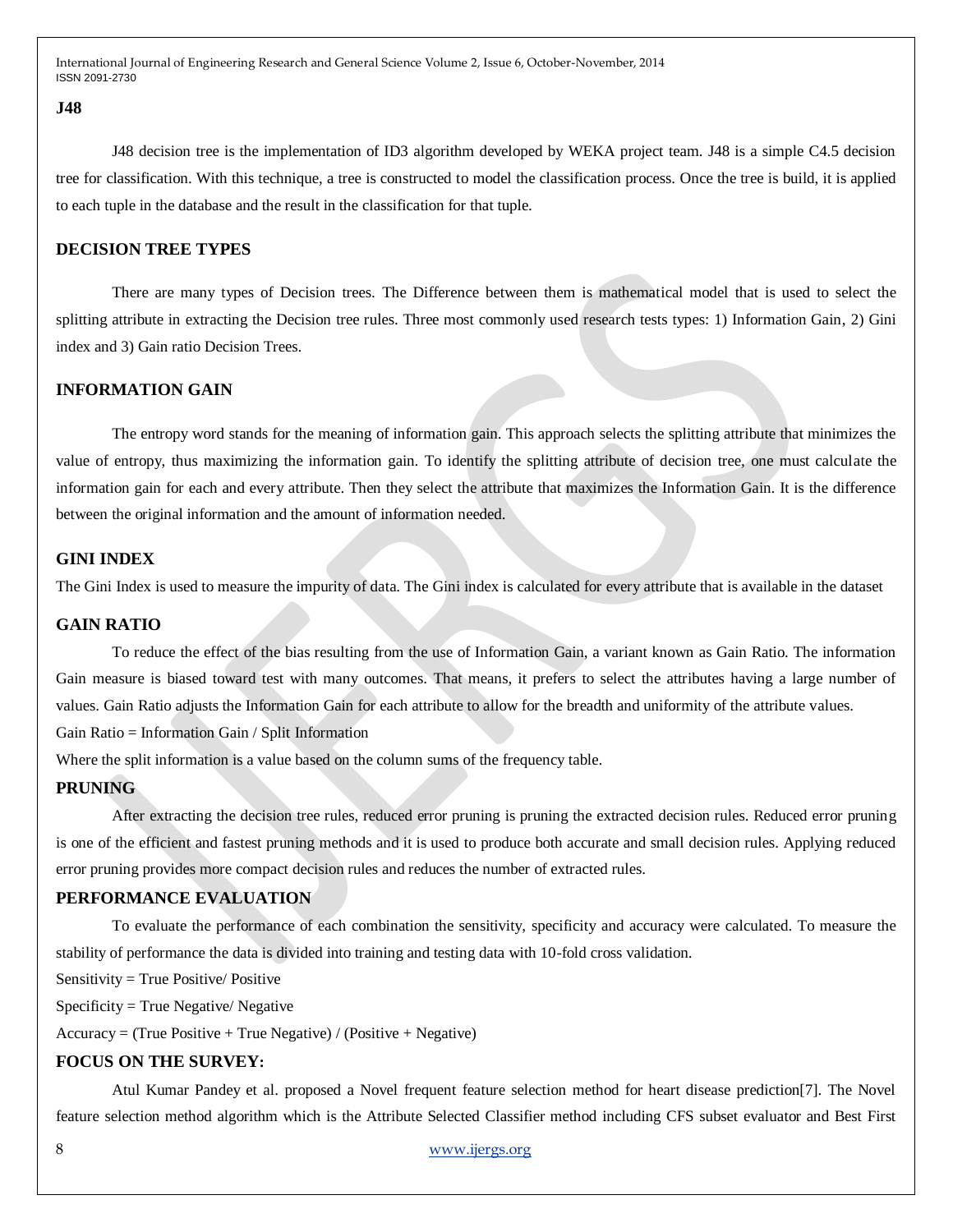search method followed by J48 Decision Tree then integrating the Repetitive Maximal Frequent Pattern Technique for giving better accuracy.

Atul Kumar Pandey et al. proposed a prediction model with 14 attributes[8]. They developed that model using j48 Decision Tree for classifying Heart Disease based on the Clinical features against unpruned, pruned and pruned with reduced error pruning method. They shown the result that the accuracy of Pruned J48 pruned Decision Tree with Reduced Error Pruning Approach is more better than the simple Pruned and Unpruned Approach. They proposed the prediction model to the clinical data of heart disease where training instances 200 and testing instances 103 using split test mode.

Nidhi Bhatla et al. proposed that the observations reveal that the Neural Networks with 15 attributes has outperformed over all other data mining techniques[2]. Another conclusion from the analysis is that Decision Tree has shown good accuracy with the help of genetic algorithm and feature subset selection. This Research has developed a prototype Intelligent Heart Disease Prediction system using data mining techniques namely Decision Tree, Naïve Bayes and Neural Network. A total of 909 records were obtained from the Cleveland Heart Disease database. These records were equally divided into two datasets. That are Training dataset with 455 records and Testing dataset with 454 records. Various techniques and data mining classifiers are defined in this work which has emerged in recent years for efficient and effective heart disease diagnosis. In this, Decision tree has performed well with 99.62% accuracy by using 15 attributes. Moreover, in combination with genetic Algorithm and 6 attributes, Decision tree has shown 99.2% efficiency.

| <b>Classification Techniques</b> | <b>Accuracy with</b> |               |  |
|----------------------------------|----------------------|---------------|--|
|                                  | 13 attributes        | 15 attributes |  |
| <b>Naive Bayes</b>               | 94.44                | 90.74         |  |
| <b>Decision Tree</b>             | 96.66                | 99.62         |  |
| <b>Neural Network</b>            | 99.25                | 100           |  |

Chaitrali S. Dangare et al. analyzed prediction system for Heart disease using more number of attributes[3]. This paper added two more attribute obesity and smoking. They expressed a number of factors that increase the risk of Heart disease. That are , High Blood Cholesterol, Smoking, Family History, Poor Diet, Hyper Tension ,High Blood Pressure, Obesity and Physical inactivity. The data mining classification techniques called Decision Tree, Naïve Bayes and Neural Network are analyzed on Heart Disease database. The performance of these techniques are compared based on their accuracy. They used J48 algorithm for this system. J48 algorithm uses pruning method to built a tree. This technique gives maximum accuracy on training data. And also they used Naïve Bayes classifier and Neural Network for predicting the Heart Disease. They compared the accuracy for both 13 input attribute and 15 input attribute values.

V.Manikandan et al. proposed that association rule mining are used to extract the item set relations[6]. The data classification is based on MAFIA algorithms which result in accuracy, the data is evaluated using entropy based cross validation and partition techniques and the results are compared. MAFIA stands for Maximal Frequent Itemset Algorithm. They used C4.5 algorithm to show the rank of heart attack with Decision Tree. Finally, the Heart Disease database is clustered using K-means clustering algorithm, which will remove the data applicable to heart attack from the database. They used a dataset with 19 attributes. And the goal was to have high accuracy, igh precision and recall metrics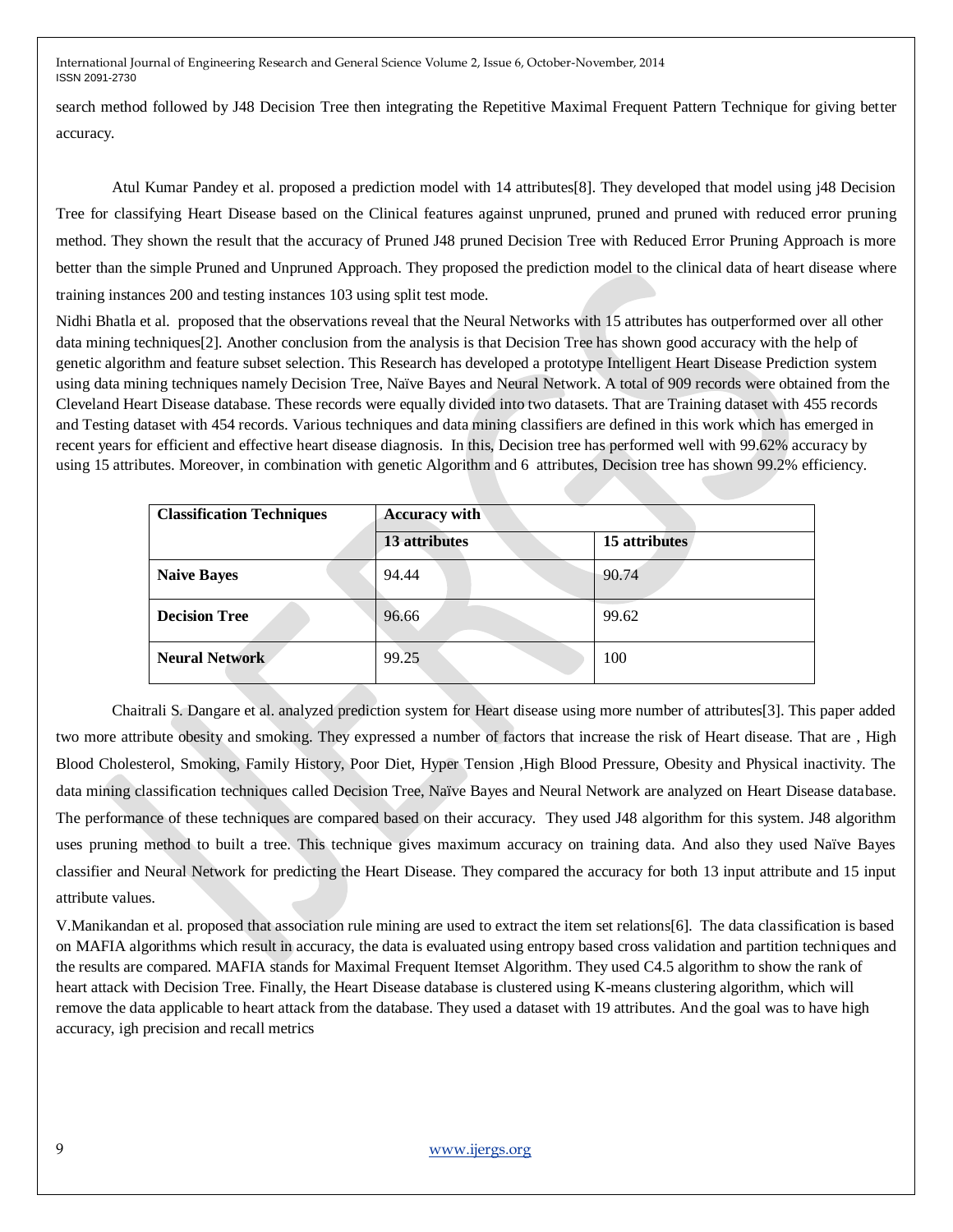| <b>Techniques</b>                          | <b>Precision</b> | Recall | $Accuracy(\% )$ |
|--------------------------------------------|------------------|--------|-----------------|
| K-Mean based on MAFIA                      | 0.78             | 0.67   | 74%             |
| K-Mean based on MAFIA<br>with ID3          | 0.80             | 0.85   | 85%             |
| K-Mean based on MAFIA<br>with ID3 and C4.5 | 0.82             | 0.92   | 92%             |

# **CONCLUSION**

Heart Disease is a fatal disease by its nature. This disease makes a life threatening complexities such as heart attack and death. The importance of Data Mining in the Medical Domain is realized and steps are taken to apply relevant techniques in the Disease Prediction. The various research works with some effective techniques done by different people were studied. The observations from the previous work have led to the deployment of the proposed system architecture for this work. Though, various classification techniques are widely used for Disease Prediction, Decision Tree classifier is selected for its simplicity and accuracy. Different attribute selection measures like Information Gain, Gain Ratio, Gini Index and Distance measure can be used.

# **REFERENCES:**

[1] Bramer, M., Principles of data mining. 2007: Springer.

[2] Nidhi Bhatla, Kiran Jyoti, " An Analysis of Heart Disease Prediction using Different Data Mining Techniques" International Journal of Engineering and Technology Vol.1 issue 8 2012.

[3] Chaitrali S. Dangare and Sulabha S. Apte, " Improved Study Of Heart Disease Prediction Using Data Mining Classification Techniques", International Journal Of Computer Applications, Vol. 47, No. 10, pp. 0975-888, 2012.

[4] Apte & S.M. Weiss, Data Mining with Decision Tree and Decision Rules, T.J. Watson Research Center, <http://www.research.ibm.com/dar/papers/pdf/fgcsap> tewe issue\_with\_cover.pdf,(1997).

[5] Divya Tomar and Sonali Agarwal, "A survey on Data Mining Approaches for Healthcare", International Journal of Bio-Science and Bio-Technology, Vol. 5, No. 5(2013), pp. 241-266.

[6] V.Manikandan and S.Latha, " Predicting the Analysis of Heart Disease Symptoms Using Medical Data Mining Methods" ,International Journal of Advanced Computer Theory and Engineering, Vol. 2, Issue. 2, 2013.

[7] Atul Kumar Pandey, Prabhat Pandey, K.L. Jaiswal and Ashok Kumar Sen, " A Novel Frequent Feature Prediction Model For Heart Disease Diagnosis", International Journal of Software & Hardware Research in Engineering, Vol. 1, Issue. 1, September 2013.

[8] Atul Kumar Pandey, Prabhat Pandey, K.L. Jaiswal and Ashok Kumar Sen, " A Heart Disease Prediction Model using Decision Tree", IOSR Journal of Computer Engineering, Vol. 12, Issue.6, (Jul. – Aug. 2013), pp. 83-86.